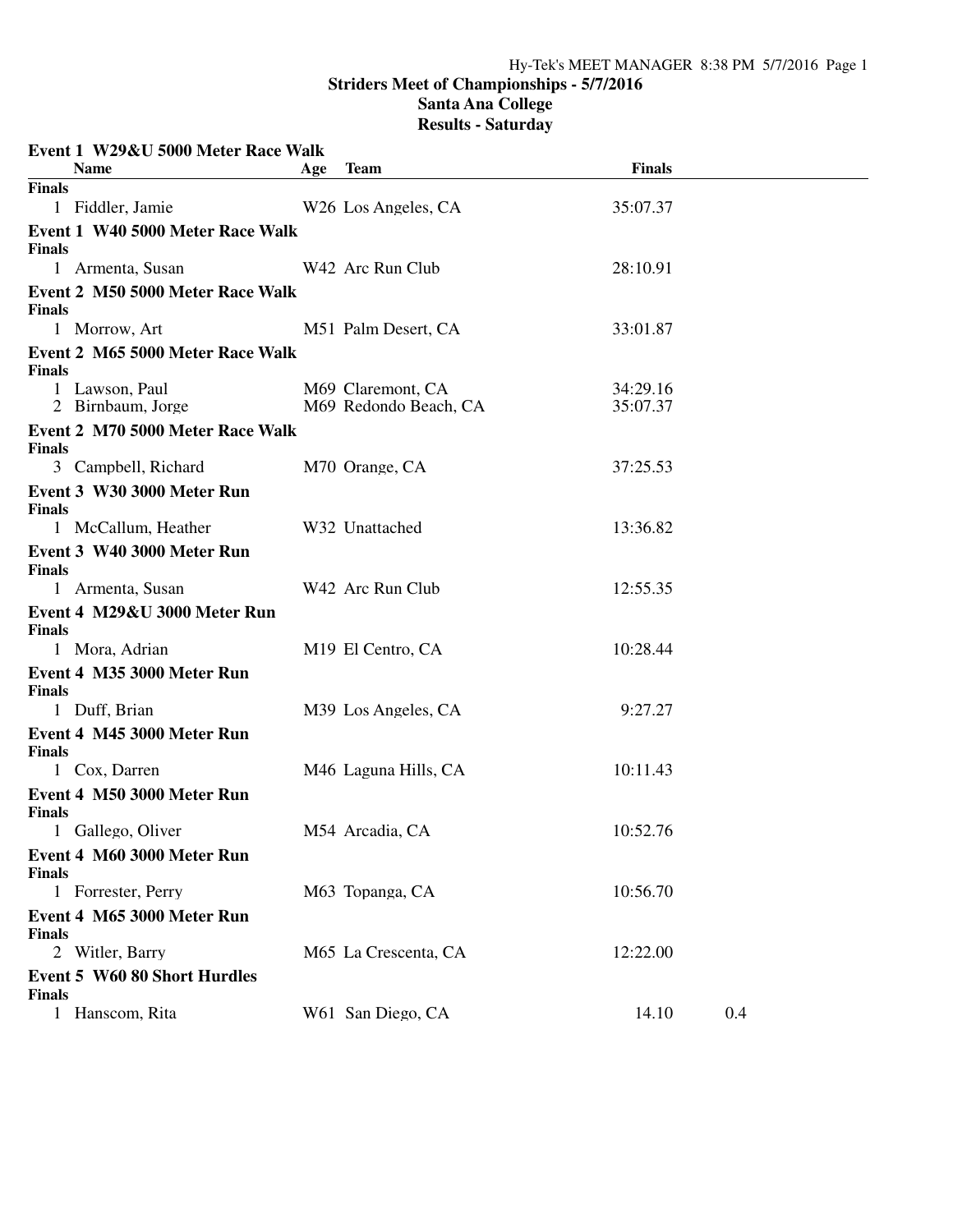## **Striders Meet of Championships - 5/7/2016 Santa Ana College Results - Saturday**

| <b>Finals</b> | <b>Event 8 M50 100 Short Hurdles</b>                |                                                                   |                               |            |
|---------------|-----------------------------------------------------|-------------------------------------------------------------------|-------------------------------|------------|
|               | 1 Forte, Jonathan                                   | M51 Lake Elsinore, CA                                             | 20.24                         | 0.5        |
| <b>Finals</b> | <b>Event 8 M55 100 Short Hurdles</b>                |                                                                   |                               |            |
|               | 1 Niroumand, Mahmoud<br>2 Davison, Jeffery          | M58 Unattached<br>M58 Laguna Hills, CA                            | 17.61<br>20.18                | 0.5<br>0.5 |
| <b>Finals</b> | <b>Event 8 M60 100 Short Hurdles</b>                |                                                                   |                               |            |
|               | 1 McLawhorn, David                                  | M61 Temecula, CA                                                  | 20.53                         | 0.5        |
| <b>Finals</b> | Event 10 W40 400 Meter Dash                         |                                                                   |                               |            |
|               | 1 Mann, Elly<br>2 Daniels, Goldie aka LaTrease      | W <sub>40</sub> City Of Industry, CA<br>W43 Los Angeles, CA       | 1:05.31<br>1:07.87            |            |
| <b>Finals</b> | Event 10 W50 400 Meter Dash                         |                                                                   |                               |            |
|               | 1 McDonald, Sue                                     | W53 Santa Barbara, CA                                             | 1:09.12                       |            |
| <b>Finals</b> | Event 10 W55 400 Meter Dash                         |                                                                   |                               |            |
|               | 1 Contreras, Patricia                               | W58 San Bernardino, CA                                            | 1:17.09                       |            |
| <b>Finals</b> | Event 10 W65 400 Meter Dash                         |                                                                   |                               |            |
|               | 1 Braxton, Freddie                                  | W66 Los Angeles, CA                                               | 1:51.64                       |            |
| <b>Finals</b> | Event 11 M29&U 400 Meter Dash                       |                                                                   |                               |            |
|               | 1 Rebollar, Matthew                                 | M18 Brawley, CA                                                   | 56.57                         |            |
| <b>Finals</b> | Event 11 M35 400 Meter Dash                         |                                                                   |                               |            |
|               | 1 Duff, Brian                                       | M39 Los Angeles, CA                                               | 53.82                         |            |
| <b>Finals</b> | Event 11 M50 400 Meter Dash                         |                                                                   |                               |            |
|               | 1 Roberts, Matthew<br>2 Schipper, Billy             | M51 Unattached<br>M51 Murrieta, CA                                | 57.34<br>58.87                |            |
| Finals        | Event 11 M60 400 Meter Dash                         |                                                                   |                               |            |
|               | 1 Morris, Bob                                       | M63 Laguna Niguel, CA                                             | 1:09.07                       |            |
| <b>Finals</b> | <b>Event 12 W35 1500 Meter Run</b>                  |                                                                   |                               |            |
|               | 1 Fisher, Alisa                                     | W36 Los Angeles, CA                                               | 5:33.40                       |            |
|               | <b>Event 13 M29&amp;U 1500 Meter Run</b>            |                                                                   |                               |            |
| Finals        |                                                     |                                                                   |                               |            |
| 1<br>2<br>3   | Wegeng, Billy<br>McDaniel, Jonathan<br>Mora, Adrian | M19 Unattached<br>M14 Unattached<br>M <sub>19</sub> El Centro, CA | 4:25.07<br>4:40.94<br>4:54.75 |            |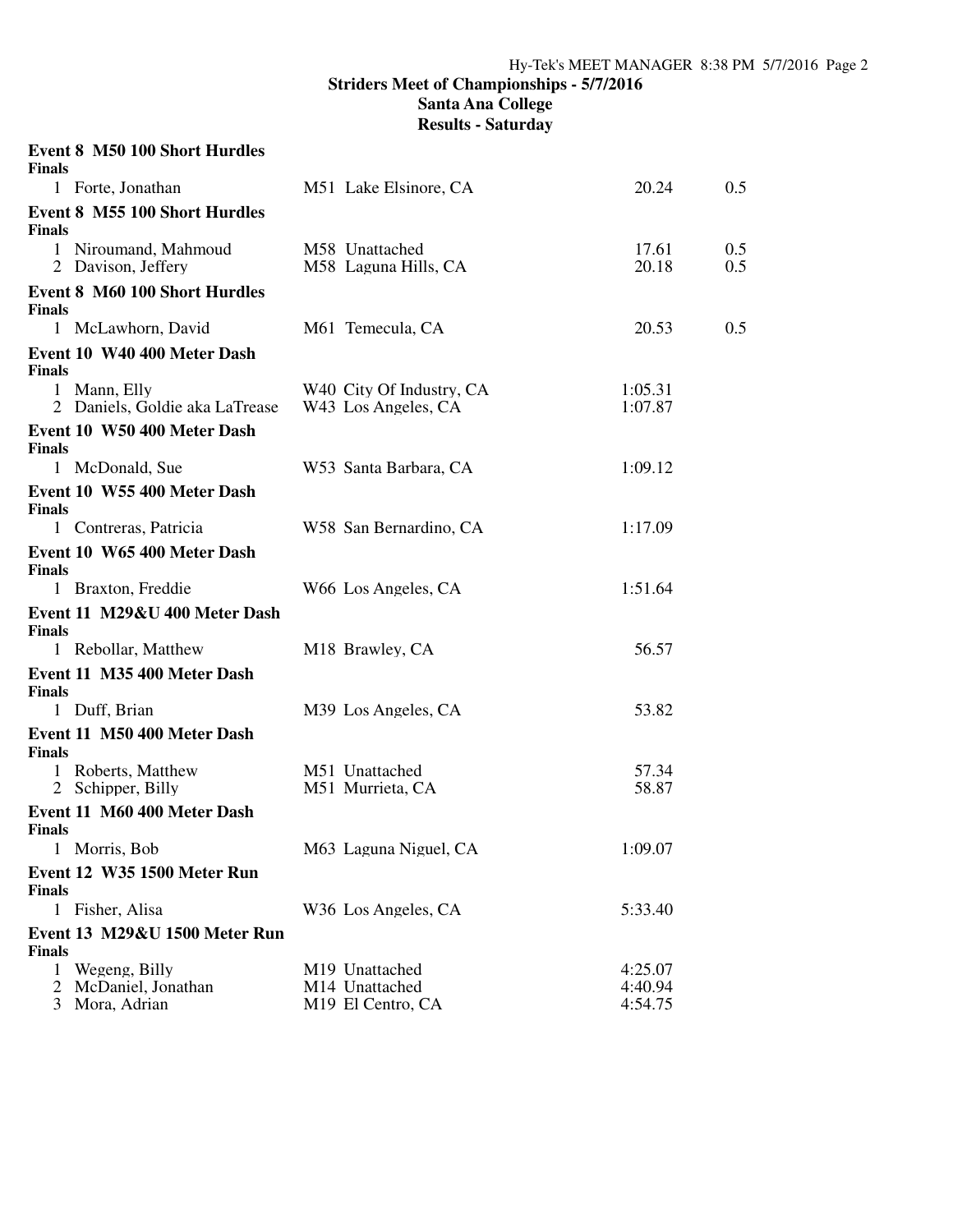|                     | Finals  (Event 13 M29&U 1500 Meter Run) |                                                    |                    |            |                              |
|---------------------|-----------------------------------------|----------------------------------------------------|--------------------|------------|------------------------------|
|                     | 4 Singh, Izaiah                         | M <sub>19</sub> El Centro, CA                      | 4:57.32            |            |                              |
|                     | Event 13 M45 1500 Meter Run             |                                                    |                    |            |                              |
| <b>Finals</b>       | 1 Fitzpatrick, Mark                     | M45 Thousand Oaks, CA                              | 4:34.78            |            |                              |
|                     | 2 Cox, Darren                           | M46 Laguna Hills, CA                               | 4:43.69            |            |                              |
| <b>Finals</b>       | <b>Event 13 M50 1500 Meter Run</b>      |                                                    |                    |            |                              |
|                     | 1 Dietz, Mike<br>2 Gallego, Oliver      | M52 Laguna Niguel, CA<br>M54 Arcadia, CA           | 4:52.25<br>4:58.58 |            |                              |
| <b>Finals</b>       | Event 13 M60 1500 Meter Run             |                                                    |                    |            |                              |
|                     | 1 Forrester, Perry                      | M63 Topanga, CA                                    | 5:11.68            |            |                              |
| <b>Finals</b>       | Event 14 W30 100 Meter Dash             |                                                    |                    |            |                              |
|                     | 1 Perez, Ingrid                         | W34 West Valley City, UT                           | 17.20              | 0.6        | 2                            |
| <b>Finals</b>       | Event 14 W40 100 Meter Dash             |                                                    |                    |            |                              |
|                     | 1 Berry, Kateena                        | W43 San Diego, CA                                  | 13.55              | 0.6        | $\overline{c}$               |
|                     | 2 Mann, Elly<br>3 Shaw, Zoe             | W <sub>40</sub> trojan masters<br>W41 Palmdale, CA | 13.67<br>13.83     | 0.6<br>0.6 | $\sqrt{2}$<br>$\overline{2}$ |
|                     | Event 14 W45 100 Meter Dash             |                                                    |                    |            |                              |
| <b>Finals</b>       |                                         |                                                    |                    |            |                              |
|                     | 1 Barney, Colleen                       | W49 Newport Beach, CA                              | 13.88              | 0.6        | 2                            |
| <b>Finals</b>       | Event 14 W50 100 Meter Dash             |                                                    |                    |            |                              |
|                     | 1 Jewett, Venus                         | W51 Inglewood, CA                                  | 13.97              | 0.6        | 2                            |
| <b>Finals</b>       | Event 14 W55 100 Meter Dash             |                                                    |                    |            |                              |
|                     | 1 Jones, Jennifer                       | W55 Carson, CA                                     | 16.08              | 0.8        |                              |
| <b>Finals</b>       | Event 14 W60 100 Meter Dash             |                                                    |                    |            |                              |
|                     | 1 Hanscom, Rita                         | W61 San Diego, CA                                  | 15.70              | 0.8        |                              |
| 2<br>$\mathfrak{Z}$ | Bowman, Jeanne<br>Cohn, Linda           | W63 Santa Ana, CA<br>W63 Northridge, CA            | 16.12<br>16.18     | 0.8<br>0.8 |                              |
|                     | Event 14 W65 100 Meter Dash             |                                                    |                    |            |                              |
| <b>Finals</b>       |                                         |                                                    |                    |            |                              |
| $\mathbf{1}$<br>2   | Kelly, Pat<br>Braxton, Freddie          | W66 San Diego, CA<br>W66 Los Angeles, CA           | 16.92<br>21.70     | 0.8<br>0.8 |                              |
|                     | Event 15 M29&U 100 Meter Dash           |                                                    |                    |            |                              |
| <b>Finals</b>       |                                         |                                                    |                    |            |                              |
| 1                   | Nasser, Ramsey                          | M29 Los Angeles, CA                                | 11.96              | 0.5        | 6                            |
| 2                   | Lorrin, Hayato<br>3 Rebollar, Matthew   | M21 Unattached<br>M18 Brawley, CA                  | 12.29<br>12.49     | 0.5<br>0.5 | 6<br>6                       |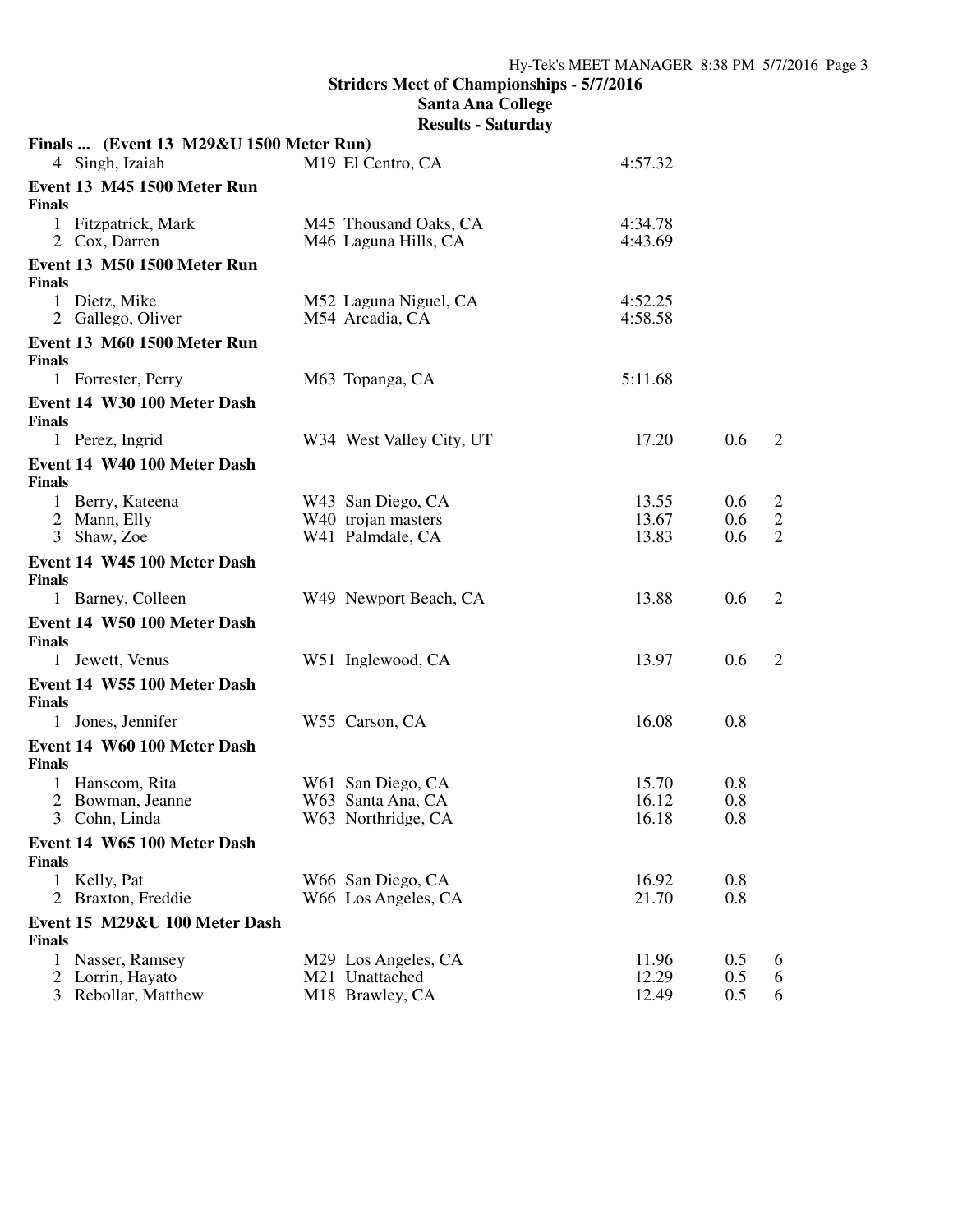**Santa Ana College Results - Saturday**

#### **Event 15 M30 100 Meter Dash Finals**

| гипат         |                                            |                                          |                |            |                                  |
|---------------|--------------------------------------------|------------------------------------------|----------------|------------|----------------------------------|
|               | 1 Koch, Michael<br>1 Hernandez, Justin     | M33 San Fernando, CA<br>M33 Torrance, CA | 12.07<br>12.07 | 0.5<br>0.5 | 6<br>6                           |
|               | Event 15 M35 100 Meter Dash                |                                          |                |            |                                  |
| <b>Finals</b> |                                            |                                          |                |            |                                  |
| $\mathbf{1}$  | Jones, Lenouris                            | M36 San Diego, CA                        | 11.36          | 1.2        | 5                                |
|               | 2 Farinas, Michael                         | M39 San Diego, CA                        | 12.85          | 1.2        | 5                                |
| <b>Finals</b> | Event 15 M40 100 Meter Dash                |                                          |                |            |                                  |
|               | 1 Brooks, Robert                           | M44 Unattached                           | 12.05          | 1.2        | 5                                |
| <b>Finals</b> | Event 15 M45 100 Meter Dash                |                                          |                |            |                                  |
| $\mathbf{1}$  | Warren, Mark                               | M48 Santa Rosa, CA                       | 12.68          | 1.2        | 5                                |
|               | 2 Grier, Jeffrey                           | M49 Philadelphia, PA                     | 13.53          | 1.2        | 5                                |
|               | Event 15 M50 100 Meter Dash                |                                          |                |            |                                  |
| <b>Finals</b> |                                            |                                          |                |            |                                  |
|               | 1 Foster, Robert                           | M54 Mission Viejo, CA                    | 12.32<br>12.78 | 0.5<br>0.5 | 4                                |
|               | 2 McCullouch Sr, Gary<br>3 Berry, Kettrell | M54 Cypress, CA<br>M53 San Diego, CA     | 13.27          | 0.5        | $\overline{4}$<br>$\overline{4}$ |
|               | 4 Forte, Jonathan                          | M51 Lake Elsinore, CA                    | 13.40          | 0.5        | $\overline{4}$                   |
| <b>Finals</b> | Event 15 M55 100 Meter Dash                |                                          |                |            |                                  |
| $\mathbf{1}$  | Chinn, James                               | M57 Del Mar, CA                          | 12.40          | 0.5        | 3                                |
|               | 2 McConkey, Phil                           | M59 La Jolla, CA                         | 12.52          | 0.5        | $\mathfrak{Z}$                   |
| 3             | Patridge II, Joseph T                      | M58 Unattached                           | 12.63          | 0.5        | $\overline{3}$                   |
|               | 4 Davison, Jeffery                         | M58 Laguna Hills, CA                     | 14.60          | 0.5        | 3                                |
| <b>Finals</b> | Event 15 M60 100 Meter Dash                |                                          |                |            |                                  |
| $\mathbf{1}$  | Cummings, Steve                            | M60 Corona, CA                           | 13.95          | 0.9        | $\overline{c}$                   |
|               | 2 Stone, Kenneth                           | M61 La Mesa, CA                          | 15.08          | 0.9        | $\overline{2}$                   |
| <b>Finals</b> | Event 15 M65 100 Meter Dash                |                                          |                |            |                                  |
| 1             | Moore, George                              | M68 Las Vegas, NV                        | 14.79          | 0.9        | $\overline{c}$                   |
| 2             | Rose, Ed                                   | M67 Carlsbad, CA                         | 15.20          | 0.9        | $\overline{2}$                   |
| <b>Finals</b> | Event 15 M70 100 Meter Dash                |                                          |                |            |                                  |
| 1             | Crandall, James                            | M70 Pauma Valley, CA                     | 14.97          | 0.8        |                                  |
| 2             | Muranaka, Ronnie                           | M72 Yorba Linda, CA                      | 16.51          | 0.8        |                                  |
| <b>Finals</b> | Event 15 M75 100 Meter Dash                |                                          |                |            |                                  |
| 1             | Thorpe Sr, Karl                            | M77 Fallbrook, CA                        | 16.21          | 0.8        |                                  |
| 2             | Ryan, Steve                                | M75 Unattached                           | 19.45          | 0.8        |                                  |
| 3             | Silverman, Jerry                           | M79 Unattached                           | 25.28          | 0.8        |                                  |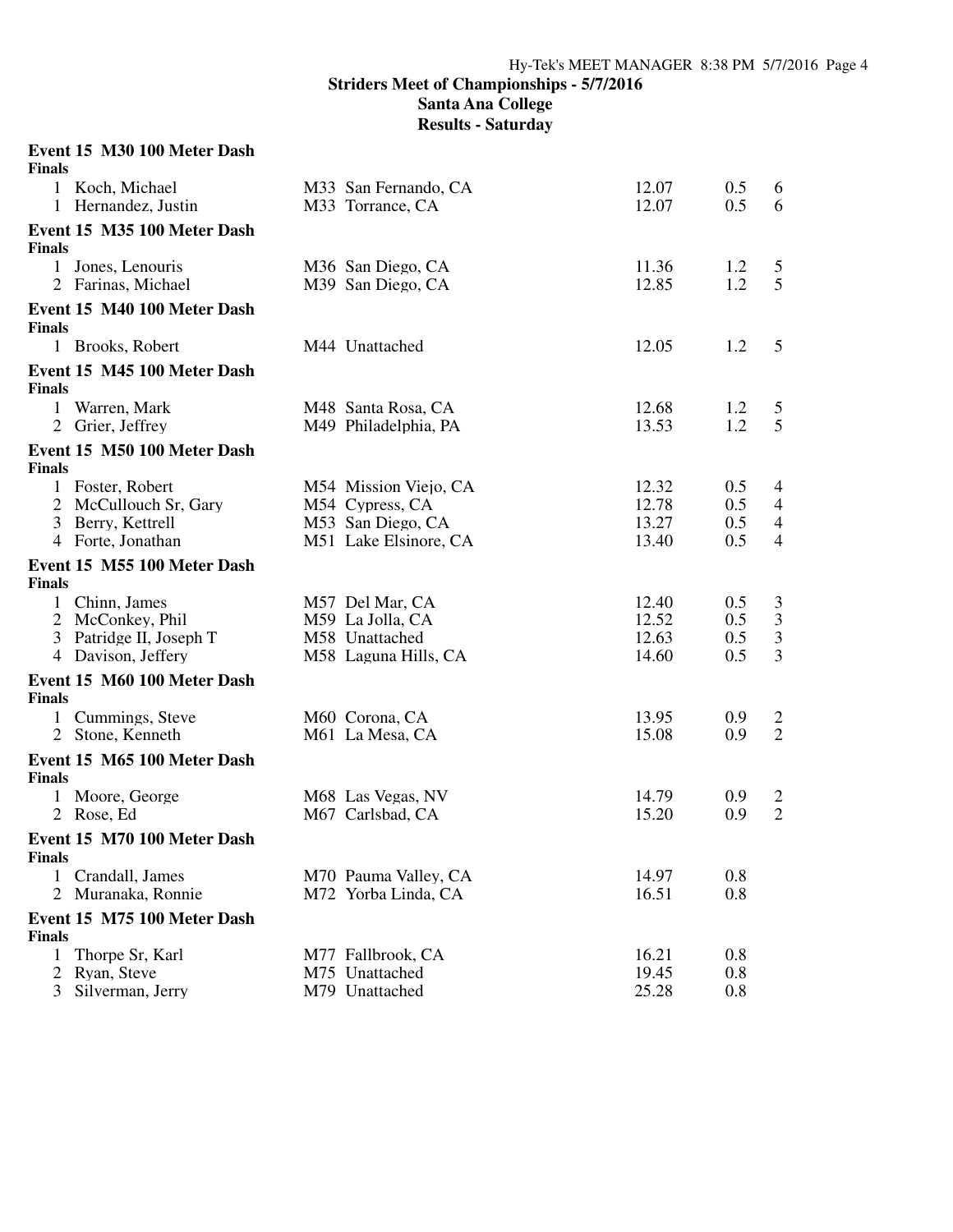| <b>Finals</b>     | Event 15 M80 100 Meter Dash                              |                                                         |                         |            |   |
|-------------------|----------------------------------------------------------|---------------------------------------------------------|-------------------------|------------|---|
|                   | 1 Flory, Samuel                                          | M83 Inglewood, CA                                       | 18.55                   | 0.8        |   |
| <b>Finals</b>     | Event 17 M60 300 Long Hurdles                            |                                                         |                         |            |   |
|                   | 1 Crowl, Chip<br>2 Cummings, Steve<br>3 McLawhorn, David | M61 San Diego, CA<br>M60 Corona, CA<br>M61 Temecula, CA | 50.41<br>50.49<br>55.08 |            |   |
| <b>Finals</b>     | Event 20 W40 800 Meter Run                               |                                                         |                         |            |   |
|                   | 1 Daniels, Goldie aka LaTrease                           | W43 Los Angeles, CA                                     | 2:45.92                 |            |   |
| <b>Finals</b>     | Event 21 M29&U 800 Meter Run                             |                                                         |                         |            |   |
|                   | 1 Wegeng, Billy                                          | M19 Unattached                                          | 2:15.61                 |            |   |
| <b>Finals</b>     | Event 21 M50 800 Meter Run                               |                                                         |                         |            |   |
|                   | 1 Schipper, Billy<br>2 Dietz, Mike                       | M51 Murrieta, CA<br>M52 Laguna Niguel, CA               | 2:12.50<br>2:26.14      |            |   |
| <b>Finals</b>     | Event 21 M55 800 Meter Run                               |                                                         |                         |            |   |
|                   | 1 Davison, Jeffery                                       | M58 Laguna Hills, CA                                    | 3:00.91                 |            |   |
| <b>Finals</b>     | Event 21 M70 800 Meter Run                               |                                                         |                         |            |   |
|                   | 1 Lindsley, Frederick                                    | M71 Grand Terrace, CA                                   | 2:39.29                 |            |   |
| <b>Finals</b>     | Event 22 W40 200 Meter Dash                              |                                                         |                         |            |   |
|                   | 1 Mann, Elly                                             | W <sub>40</sub> trojan masters                          | 28.32                   | 1.4        | 3 |
| <b>Finals</b>     | Event 22 W45 200 Meter Dash                              |                                                         |                         |            |   |
|                   | 1 Barney, Colleen                                        | W49 Newport Beach, CA                                   | 28.07                   | 1.4        | 3 |
| <b>Finals</b>     | Event 22 W50 200 Meter Dash                              |                                                         |                         |            |   |
|                   | 1 Jewett, Venus                                          | W51 Inglewood, CA                                       | 28.89                   | 1.4        | 3 |
| <b>Finals</b>     | Event 22 W55 200 Meter Dash                              |                                                         |                         |            |   |
| 1                 | Jones, Jennifer                                          | W55 Carson, CA                                          | 35.13                   | 3.3        |   |
| <b>Finals</b>     | Event 22 W60 200 Meter Dash                              |                                                         |                         |            |   |
|                   | 1 Bowman, Jeanne                                         | W63 Santa Ana, CA                                       | 34.75                   | 3.3        |   |
| <b>Finals</b>     | Event 22 W65 200 Meter Dash                              |                                                         |                         |            |   |
| $\mathbf{1}$<br>2 | Kelly, Pat<br>Braxton, Freddie                           | W66 San Diego, CA<br>W66 Los Angeles, CA                | 35.63<br>46.62          | 3.3<br>3.3 |   |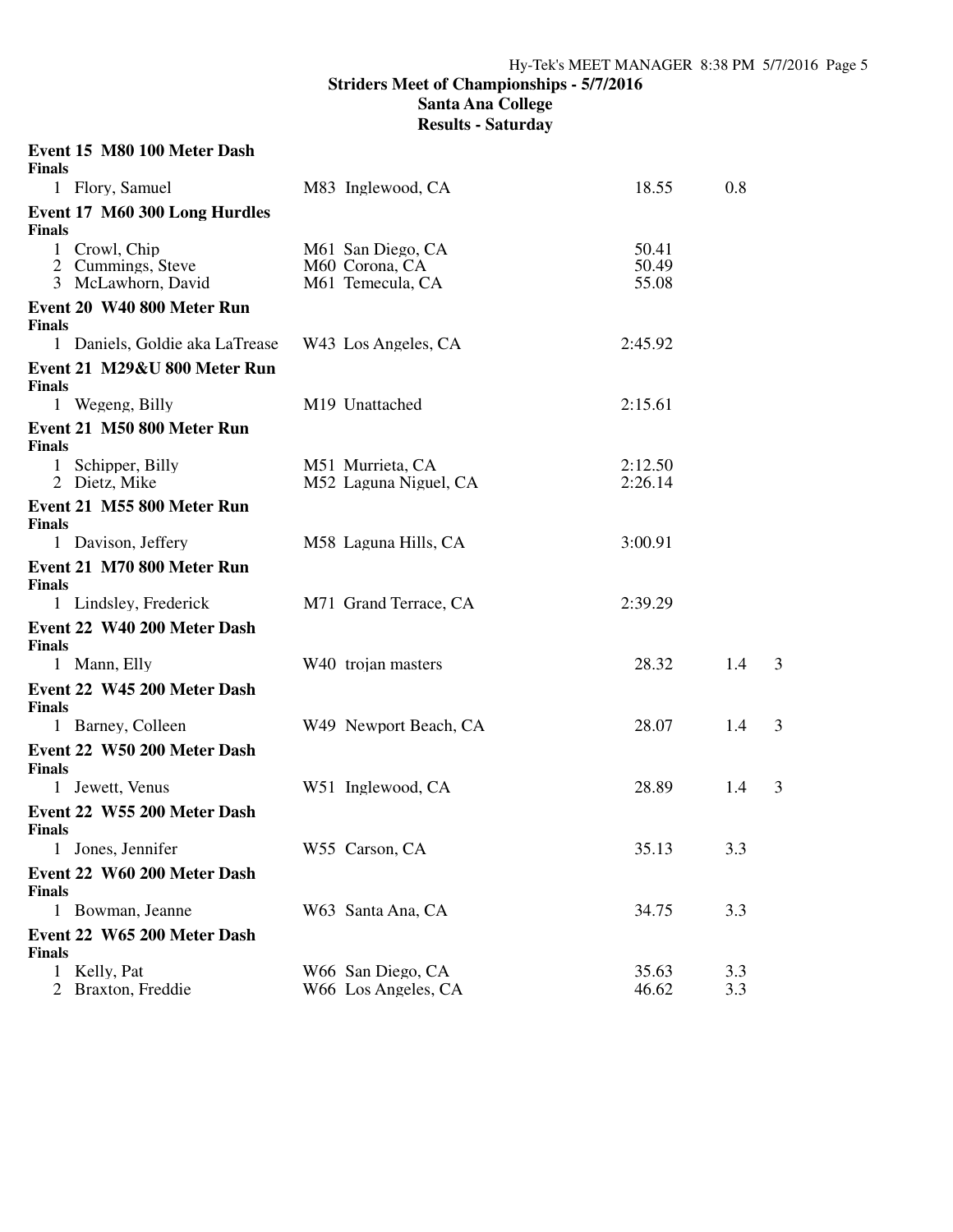**Results - Saturday**

#### **Event 23 M29&U 200 Meter Dash Finals**

| г шав         |                             |                       |       |     |                |
|---------------|-----------------------------|-----------------------|-------|-----|----------------|
|               | 1 Nasser, Ramsey            | M29 Los Angeles, CA   | 23.97 | 3.9 | 4              |
|               | 2 Ha, Kevin                 | M23 Unattached        | 24.62 | 3.9 | $\overline{4}$ |
|               | Event 23 M30 200 Meter Dash |                       |       |     |                |
| <b>Finals</b> |                             |                       |       |     |                |
|               | 1 Koch, Michael             | M33 San Fernando, CA  | 23.98 | 3.9 | 4              |
|               | 2 Hernandez, Justin         | M33 Torrance, CA      | 24.89 | 3.9 | $\overline{4}$ |
| <b>Finals</b> | Event 23 M35 200 Meter Dash |                       |       |     |                |
|               | 1 Jones, Lenouris           | M36 San Diego, CA     | 22.54 | 3.9 | 4              |
|               | 2 Farinas, Michael          | M39 San Diego, CA     | 25.83 | 3.9 | $\overline{4}$ |
| <b>Finals</b> | Event 23 M45 200 Meter Dash |                       |       |     |                |
|               | 1 Andrade, Claudio          | M49 Unattached        | 27.01 | 3.9 | 4              |
|               | 2 Grier, Jeffrey            | M49 Philadelphia, PA  | 28.33 | 3.9 | $\overline{4}$ |
| <b>Finals</b> | Event 23 M50 200 Meter Dash |                       |       |     |                |
|               | 1 Foster, Robert            | M54 Mission Viejo, CA | 25.22 | 2.2 | 3              |
|               | 2 McCullouch Sr, Gary       | M54 Cypress, CA       | 25.60 | 2.2 | $\mathfrak{Z}$ |
|               | 3 Roberts, Matthew          | M51 Unattached        | 26.04 | 3.9 | $\overline{4}$ |
|               | Event 23 M55 200 Meter Dash |                       |       |     |                |
| <b>Finals</b> |                             |                       |       |     |                |
|               | 1 Chinn, James              | M57 Del Mar, CA       | 24.76 | 2.2 | 3              |
|               | 2 Patridge II, Joseph T     | M58 Unattached        | 26.43 | 2.2 | $\overline{3}$ |
| <b>Finals</b> | Event 23 M60 200 Meter Dash |                       |       |     |                |
|               | 1 Crowl, Chip               | M61 San Diego, CA     | 26.99 | 2.7 | $\overline{2}$ |
|               | 2 Ruggless, Joe             | M62 Palmdale, CA      | 27.02 | 2.7 | $\sqrt{2}$     |
|               | 3 Anderson, Gary            | M60 San Jose, CA      | 27.49 | 2.2 | $\mathfrak{Z}$ |
|               | 4 Cummings, Steve           | M60 Corona, CA        | 28.09 | 2.7 | $\overline{2}$ |
| <b>Finals</b> | Event 23 M65 200 Meter Dash |                       |       |     |                |
|               | 1 Hardison, Steve           | M65 Fresno, CA        | 28.49 | 2.7 | $\overline{2}$ |
|               | 2 Rose, Ed                  | M67 Carlsbad, CA      | 31.16 | 3.8 | $\mathbf{1}$   |
|               | 3 Muth, Rick                | M67 Stanton, CA       | 36.33 | 3.8 | $\mathbf{1}$   |
| <b>Finals</b> | Event 23 M70 200 Meter Dash |                       |       |     |                |
|               | 1 Crandall, James           | M70 Pauma Valley, CA  | 31.02 | 3.8 |                |
|               | 2 Muranaka, Ronnie          | M72 Yorba Linda, CA   | 36.05 | 3.8 |                |
| <b>Finals</b> | Event 23 M75 200 Meter Dash |                       |       |     |                |
|               | 1 Thorpe Sr, Karl           | M77 Fallbrook, CA     | 35.38 | 3.8 |                |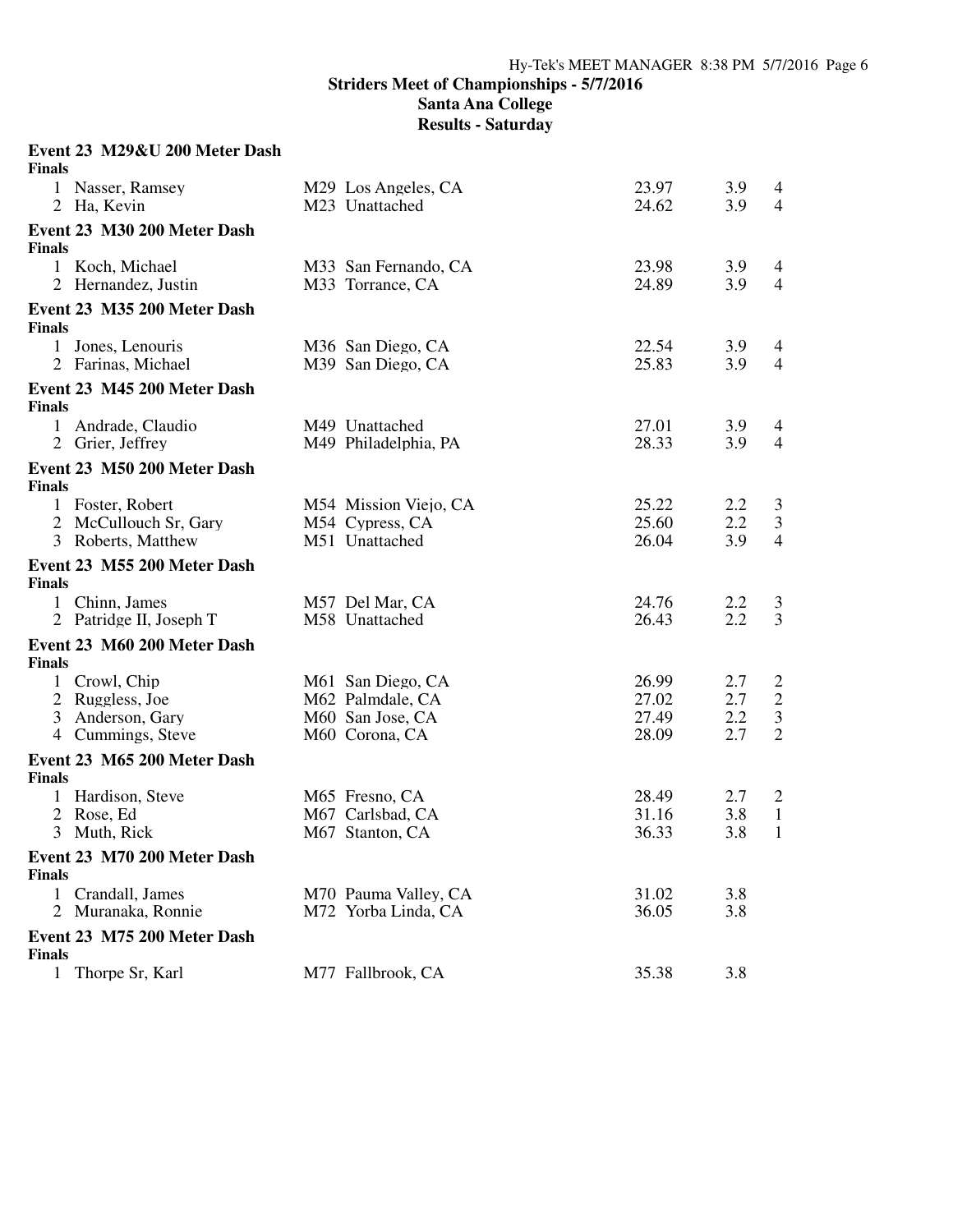## **Striders Meet of Championships - 5/7/2016 Santa Ana College Results - Saturday**

| <b>Finals</b> | Event 50 W50 High Jump                |                                                |                   |                          |
|---------------|---------------------------------------|------------------------------------------------|-------------------|--------------------------|
|               | 1 McDonald, Sue                       | W53 Santa Barbara Track Club                   | 1.50m             | 4-11.00                  |
| <b>Finals</b> | Event 50 W60 High Jump                |                                                |                   |                          |
|               | 1 Hanscom, Rita                       | W61 San Diego, CA                              | 1.30 <sub>m</sub> | $4 - 03.25$              |
| <b>Finals</b> | Event 50 W65 High Jump                |                                                |                   |                          |
|               | 1 Steekelenburg, Annelies             | W68 Malibu, CA                                 | 1.25m             | 4-01.25                  |
| <b>Finals</b> | Event 51 M50 High Jump                |                                                |                   |                          |
|               | 1 Forte, Jonathan                     | M51 Lake Elsinore, CA                          | 1.40m             | 4-07.00                  |
| <b>Finals</b> | Event 51 M55 High Jump                |                                                |                   |                          |
|               | 1 Niroumand, Mahmoud                  | M58 Unattached                                 | 1.50 <sub>m</sub> | 4-11.00                  |
| <b>Finals</b> | Event 51 M60 High Jump                |                                                |                   |                          |
|               | 1 McLawhorn, David<br>2 Lloyd, Daniel | M61 Temecula, CA<br>M62 San Jose, CA           | 1.30m<br>1.20m    | $4 - 03.25$<br>$3-11.25$ |
| <b>Finals</b> | Event 51 M65 High Jump                |                                                |                   |                          |
|               | 1 Rader, Charlie                      | M68 Corona, CA                                 | 1.58m             | 5-02.25                  |
| <b>Finals</b> | Event 51 M70 High Jump                |                                                |                   |                          |
|               | 1 Goodreau, James<br>2 Robie, James   | M70 North Hollywood, CA<br>M70 Los Angeles, CA | 1.40m<br>1.25m    | 4-07.00<br>4-01.25       |
| <b>Finals</b> | Event 51 M75 High Jump                |                                                |                   |                          |
|               | 1 Ryan, Steve                         | M75 Unattached                                 | 1.10 <sub>m</sub> | 3-07.25                  |
| <b>Finals</b> | Event 51 M80 High Jump                |                                                |                   |                          |
|               | 1 Leis, Donald                        | M84 Pasadena, CA                               | 1.00 <sub>m</sub> | $3-03.25$                |
| <b>Finals</b> | <b>Event 52 W60 Pole Vault</b>        |                                                |                   |                          |
|               | 1 Hanscom, Rita                       | W61 San Diego, CA                              | 2.53m             | 8-03.50                  |
| <b>Finals</b> | <b>Event 53 M40 Pole Vault</b>        |                                                |                   |                          |
|               | 1 Carranza, Stanley                   | M40 Whittier, CA                               | 3.35m             | 10-11.75                 |
| <b>Finals</b> | <b>Event 53 M45 Pole Vault</b>        |                                                |                   |                          |
|               | 1 Andrade, Claudio                    | M49 Glendale, CA                               | 3.20m             | 10-06.00                 |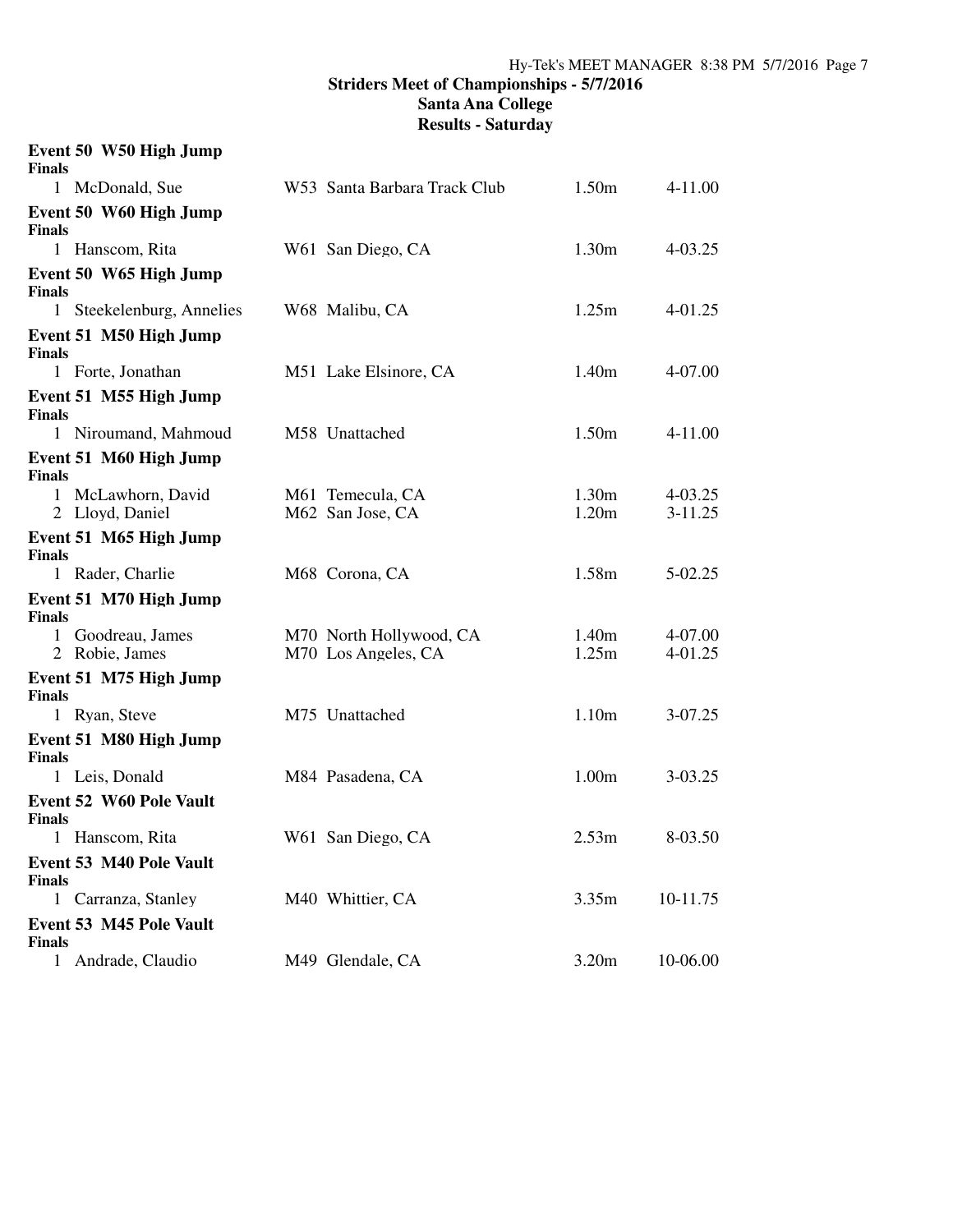**Santa Ana College**

**Results - Saturday**

# **Event 53 M55 Pole Vault**

| <b>Finals</b> |                                                |                                         |                                        |                      |            |
|---------------|------------------------------------------------|-----------------------------------------|----------------------------------------|----------------------|------------|
|               | 1 McIntyre, Tim<br>2 Niroumand, Mahmoud        | M55 Seal Beach, CA<br>M58 Unattached    | 4.15m<br>2.44m                         | 13-07.25<br>8-00.00  |            |
| <b>Finals</b> | <b>Event 53 M65 Pole Vault</b>                 |                                         |                                        |                      |            |
|               | 1 Morris, Steve<br>1 Hardison, Steve           | M66 Santa Barbara, CA<br>M65 Fresno, CA | 2.90 <sub>m</sub><br>2.90 <sub>m</sub> | 9-06.25<br>9-06.25   |            |
| Finals        | Event 54 W40 Long Jump                         |                                         |                                        |                      |            |
|               | 1 Cowdell, Allison                             | W44 Unattached                          | 4.65m                                  | 15-03.25             | 0.2        |
| <b>Finals</b> | Event 54 W55 Long Jump                         |                                         |                                        |                      |            |
|               | 1 Jones, Jennifer                              | W55 Carson, CA                          | 3.99m                                  | 13-01.25             | 1.6        |
| <b>Finals</b> | Event 54 W60 Long Jump                         |                                         |                                        |                      |            |
|               | 1 Hanscom, Rita<br>2 Cohn, Linda               | W61 San Diego, CA<br>W63 Northridge, CA | 3.99m<br>3.69m                         | 13-01.25<br>12-01.25 | 2.9<br>1.6 |
| <b>Finals</b> | Event 54 W65 Long Jump                         |                                         |                                        |                      |            |
| 1             | Steekelenburg, Annelies                        | W68 Malibu, CA                          | 3.06m                                  | 10-00.50             | 1.7        |
| <b>Finals</b> | Event 55 M40 Long Jump                         |                                         |                                        |                      |            |
|               | 1 Brooks, Robert                               | M44 Unattached                          | 5.43m                                  | 17-09.75             | 2.0        |
| <b>Finals</b> | Event 55 M45 Long Jump                         |                                         |                                        |                      |            |
|               | 1 Warren, Mark                                 | M48 Santa Rosa, CA                      | 4.82m                                  | 15-09.75             | 1.7        |
| <b>Finals</b> | Event 55 M55 Long Jump<br>1 Niroumand, Mahmoud | M58 Unattached                          | 4.98m                                  | 16-04.25             | 1.5        |
|               |                                                |                                         |                                        |                      |            |
| <b>Finals</b> | Event 55 M60 Long Jump                         |                                         |                                        |                      |            |
|               | 1 McLawhorn, David                             | M61 Temecula, CA                        | 4.31 <sub>m</sub>                      | 14-01.75             | 1.9        |
| <b>Finals</b> | Event 55 M65 Long Jump                         |                                         |                                        |                      |            |
|               | 1 Tomaschke, John<br>2 Rose, Ed                | M66 San Diego, CA<br>M67 Carlsbad, CA   | 4.33m<br>3.78m                         | 14-02.50<br>12-05.00 | 2.6<br>0.9 |
| <b>Finals</b> | Event 55 M75 Long Jump                         |                                         |                                        |                      |            |
|               | 1 Ryan, Steve                                  | M75 Unattached                          | 2.81 <sub>m</sub>                      | 9-02.75              | 0.6        |
| <b>Finals</b> | Event 55 M80 Long Jump                         |                                         |                                        |                      |            |
|               | 1 Leis, Donald                                 | M84 Pasadena, CA                        | 2.76m                                  | 9-00.75              | $+0.0$     |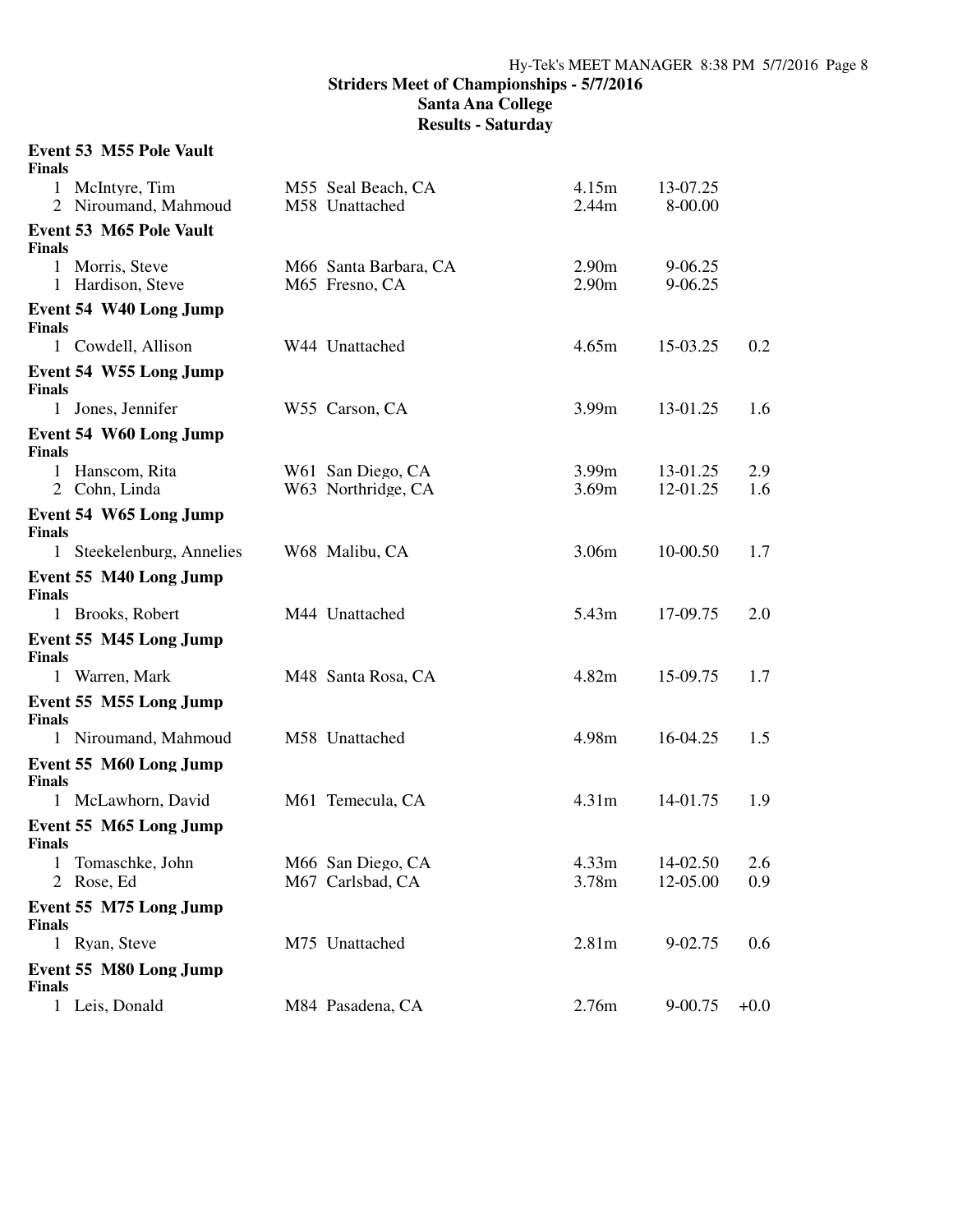**Santa Ana College**

| <b>Finals</b> | Event 56 W40 Triple Jump                         |                                                          |                            |                            |            |
|---------------|--------------------------------------------------|----------------------------------------------------------|----------------------------|----------------------------|------------|
|               | 1 Cowdell, Allison                               | W44 Unattached                                           | 9.71m                      | 31-10.25                   | 5.2        |
| <b>Finals</b> | Event 56 W60 Triple Jump                         |                                                          |                            |                            |            |
|               | 1 Cohn, Linda                                    | W63 Northridge, CA                                       | 8.45m                      | 27-08.75                   | 2.9        |
| <b>Finals</b> | Event 57 M55 Triple Jump                         |                                                          |                            |                            |            |
|               | 1 Niroumand, Mahmoud                             | M58 Unattached                                           | 10.56m                     | 34-07.75                   | 3.9        |
| <b>Finals</b> | <b>Event 57 M60 Triple Jump</b>                  |                                                          |                            |                            |            |
|               | 1 Pittman, Patrick<br>2 McLawhorn, David         | M63 Pasadena, CA<br>M61 Temecula, CA                     | 8.85m<br>8.63m             | 29-00.50<br>28-03.75       | 1.3<br>2.0 |
| <b>Finals</b> | Event 57 M65 Triple Jump                         |                                                          |                            |                            |            |
| $\mathbf{1}$  | Tomaschke, John<br>2 Rose, Ed                    | M66 San Diego, CA<br>M67 Carlsbad, CA                    | 9.86m<br>8.03m             | 32-04.25<br>26-04.25       | 2.2<br>3.1 |
| <b>Finals</b> | Event 57 M70 Triple Jump                         |                                                          |                            |                            |            |
|               | 1 Robie, James                                   | M70 Los Angeles, CA                                      | 8.26m                      | 27-01.25                   | 2.5        |
| <b>Finals</b> | <b>Event 58 W40 Discus Throw</b>                 |                                                          |                            |                            |            |
|               | 1 Cowdell, Allison                               | W44 Unattached                                           | 37.83m                     | 124-01                     |            |
| <b>Finals</b> | <b>Event 58 W55 Discus Throw</b>                 |                                                          |                            |                            |            |
|               | 1 Dunton, Linn                                   | W59 Pine Valley, CA                                      | 25.72m                     | 84-04                      |            |
| <b>Finals</b> | <b>Event 58 W60 Discus Throw</b>                 |                                                          |                            |                            |            |
|               | 1 Cohn, Linda                                    | W63 Northridge, CA                                       | 23.15m                     | $75-11$                    |            |
| <b>Finals</b> | <b>Event 59 M55 Discus Throw</b>                 |                                                          |                            |                            |            |
|               | 1 Holden, Greg<br>2 Gold, Michael                | M58 Corona, CA<br>M56 Minooka, IL                        | 35.12m<br>33.41m           | 115-03<br>109-07           |            |
| <b>Finals</b> | <b>Event 59 M60 Discus Throw</b>                 |                                                          |                            |                            |            |
| 1<br>2<br>3   | Rice, Robert<br>Lloyd, Daniel<br>Watson, Richard | M61 Los Alamitos, CA<br>M62 San Jose, CA<br>M63 Yuma, AZ | 40.01m<br>35.15m<br>34.41m | 131-03<br>115-04<br>112-11 |            |
| <b>Finals</b> | <b>Event 59 M65 Discus Throw</b>                 |                                                          |                            |                            |            |
|               | 1 Sheets, Bob                                    | M66 Banning, CA                                          | 23.10m                     | 75-09                      |            |
| <b>Finals</b> | <b>Event 59 M75 Discus Throw</b>                 |                                                          |                            |                            |            |
| $\mathbf{1}$  | Johnson, Richard                                 | M78 San Diego, CA                                        | 22.53m                     | 73-11                      |            |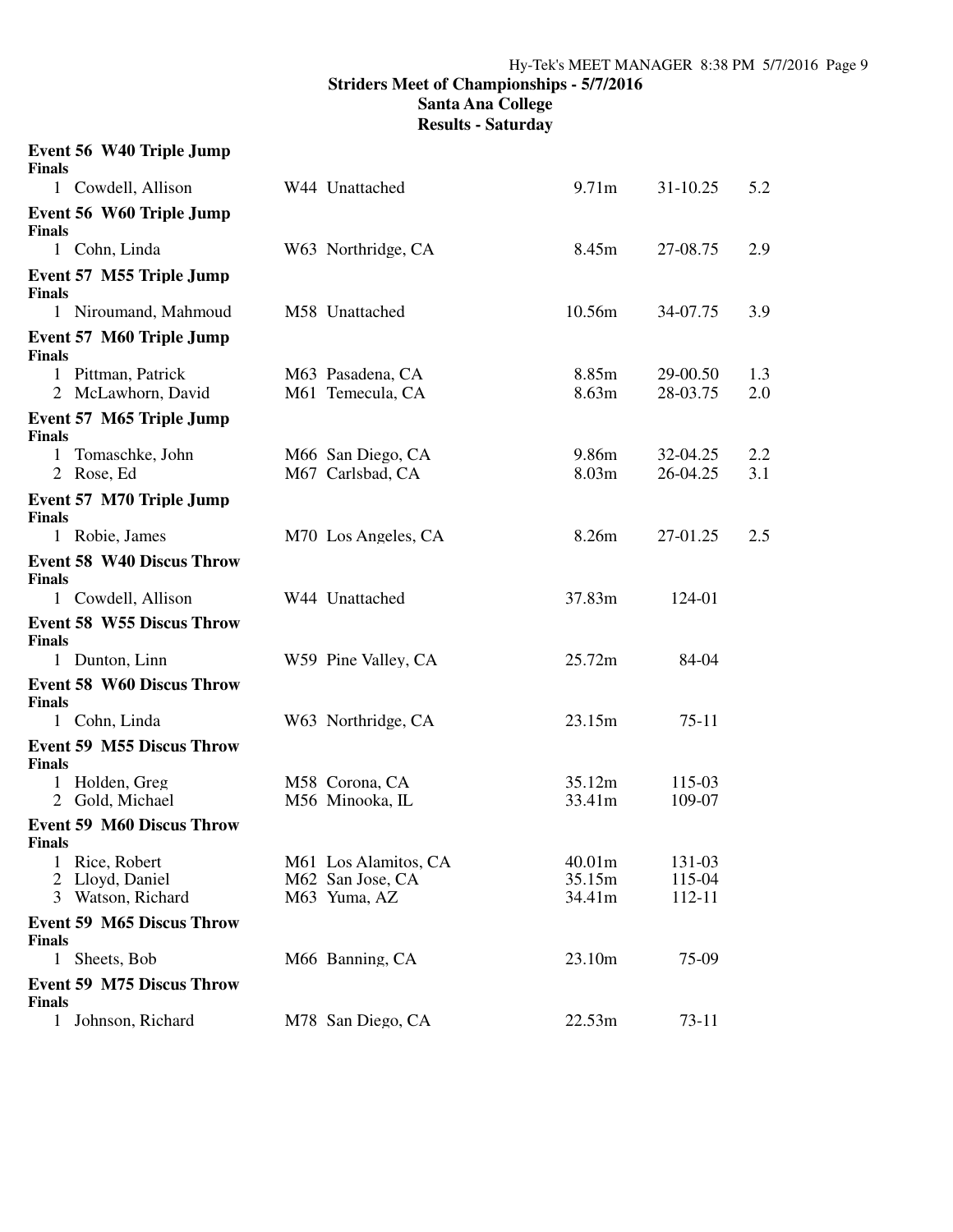**Santa Ana College**

| <b>Finals</b>                  | <b>Event 59 M80 Discus Throw</b>       |                                             |                  |                  |
|--------------------------------|----------------------------------------|---------------------------------------------|------------------|------------------|
|                                | 1 Rosen, Alan<br>2 Durrenberger, Joe   | M80 Sherman Oaks, CA<br>M81 Los Angeles, CA | 25.91m<br>20.57m | 85-00<br>67-06   |
|                                | 3 Ginsburg md, Marvin                  | M80 Simi Valley, CA                         | 20.38m           | 66-10            |
|                                | <b>Event 60 W40 Hammer Throw</b>       |                                             |                  |                  |
| <b>Finals</b>                  | --- Cowdell, Allison                   | W44 Unattached                              | <b>ND</b>        |                  |
| <b>Finals</b>                  | <b>Event 60 W55 Hammer Throw</b>       |                                             |                  |                  |
|                                | 1 Dunton, Linn                         | W59 Pine Valley, CA                         | 32.52m           | 106-08           |
| <b>Finals</b>                  | <b>Event 60 W60 Hammer Throw</b>       |                                             |                  |                  |
|                                | 1 Cohn, Linda                          | W63 Northridge, CA                          | 21.10m           | 69-03            |
| <b>Finals</b>                  | <b>Event 61 M29&amp;U Hammer Throw</b> |                                             |                  |                  |
|                                | --- Hughes, Albert                     | M23 Unattached                              | <b>ND</b>        |                  |
| <b>Finals</b>                  | <b>Event 61 M55 Hammer Throw</b>       |                                             |                  |                  |
|                                | 1 Gold, Michael                        | M56 Minooka, IL                             | 31.57m           | 103-07           |
| <b>Finals</b>                  | <b>Event 61 M60 Hammer Throw</b>       |                                             |                  |                  |
|                                | 1 Watson, Richard<br>2 Meyer, Thomas   | M63 Yuma, AZ<br>M64 San Diego, CA           | 37.69m<br>36.13m | 123-08<br>118-06 |
| <b>Finals</b>                  | <b>Event 61 M65 Hammer Throw</b>       |                                             |                  |                  |
|                                | 1 Sheets, Bob                          | M66 Banning, CA                             | 20.82m           | 68-04            |
| <b>Finals</b>                  | <b>Event 61 M75 Hammer Throw</b>       |                                             |                  |                  |
|                                | 1 Johnson, Richard                     | M78 San Diego, CA                           | 22.74m           | 74-07            |
| <b>Finals</b>                  | <b>Event 61 M80 Hammer Throw</b>       |                                             |                  |                  |
|                                | 1 Durrenberger, Joe                    | M81 Los Angeles, CA                         | 22.33m           | 73-03            |
| <b>Finals</b>                  | <b>Event 62 W40 Javelin Throw</b>      |                                             |                  |                  |
|                                | 1 Cowdell, Allison                     | W44 Unattached                              | 36.10m           | 118-05           |
| <b>Finals</b>                  | <b>Event 62 W55 Javelin Throw</b>      |                                             |                  |                  |
| $\mathbf{1}$<br>$\overline{2}$ | Dunton, Linn<br>Vaughn, Karen          | W59 Pine Valley, CA<br>W58 Tustin, CA       | 27.93m<br>16.75m | 91-08<br>54-11   |
| <b>Finals</b>                  | <b>Event 62 W60 Javelin Throw</b>      |                                             |                  |                  |
| $\mathbf{1}$<br>2              | Cohn, Linda<br>Hanscom, Rita           | W63 Northridge, CA<br>W61 San Diego, CA     | 34.70m<br>20.43m | 113-10<br>67-00  |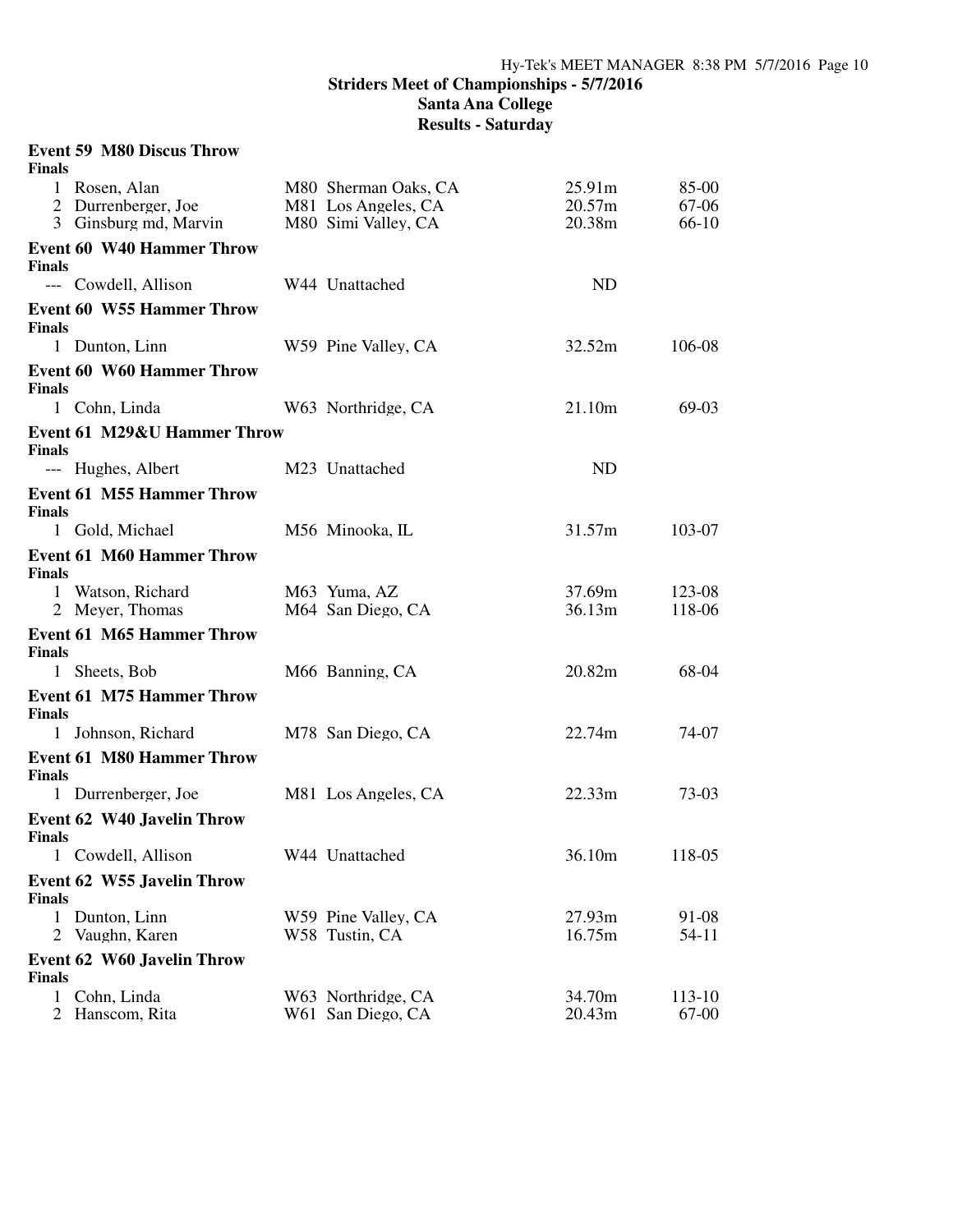| <b>Finals</b>                 | <b>Event 63 M50 Javelin Throw</b>                                    |                                                                           |                                      |                                              |
|-------------------------------|----------------------------------------------------------------------|---------------------------------------------------------------------------|--------------------------------------|----------------------------------------------|
| 1 Morrow, Art                 |                                                                      | M51 Palm Desert, CA                                                       | 23.20m                               | 76-01                                        |
| <b>Finals</b>                 | <b>Event 63 M55 Javelin Throw</b>                                    |                                                                           |                                      |                                              |
|                               | 1 Niroumand, Mahmoud<br>2 Shea, Michael<br>3 Gold, Michael           | M58 Unattached<br>M56 Santa Monica, CA<br>M56 Minooka, IL                 | 44.61m<br>40.16m<br>29.24m           | 146-04<br>131-09<br>$95-11$                  |
| <b>Finals</b>                 | <b>Event 63 M60 Javelin Throw</b>                                    |                                                                           |                                      |                                              |
| 3 Crowl, Chip                 | 1 Watson, Richard<br>2 McLawhorn, David                              | M63 Yuma, AZ<br>M61 Temecula, CA<br>M61 San Diego, CA                     | 35.18m<br>30.19m<br>29.42m           | 115-05<br>$99-00$<br>96-06                   |
| <b>Finals</b>                 | <b>Event 63 M65 Javelin Throw</b>                                    |                                                                           |                                      |                                              |
| 1 Rook, Ron<br>2 Sheets, Bob  |                                                                      | M67 Coto De Caza, CA<br>M66 Banning, CA                                   | 29.36m<br>18.33m                     | 96-04<br>$60 - 02$                           |
| <b>Finals</b>                 | <b>Event 63 M70 Javelin Throw</b>                                    |                                                                           |                                      |                                              |
| 1 Robie, James                |                                                                      | M70 Los Angeles, CA                                                       | 21.95m                               | 72-00                                        |
| <b>Finals</b>                 | <b>Event 63 M75 Javelin Throw</b>                                    |                                                                           |                                      |                                              |
|                               | 1 Johnson, Richard                                                   | M78 San Diego, CA                                                         | 16.34m                               | 53-07                                        |
| <b>Finals</b>                 | Event 64 W40 Shot Put                                                |                                                                           |                                      |                                              |
|                               | 1 Cowdell, Allison                                                   | W44 Unattached                                                            | 9.73 <sub>m</sub>                    | 31-11.25                                     |
| <b>Finals</b>                 | Event 64 W55 Shot Put                                                |                                                                           |                                      |                                              |
| 1 Dunton, Linn                | 2 Vaughn, Karen                                                      | W59 Pine Valley, CA<br>W58 Tustin, CA                                     | 9.83 <sub>m</sub><br>8.54m           | 32-03.00<br>28-00.25                         |
| <b>Finals</b>                 | Event 64 W60 Shot Put                                                |                                                                           |                                      |                                              |
| $\mathbf{1}$                  | Cohn, Linda                                                          | W63 Northridge, CA                                                        | 8.98m                                | 29-05.50                                     |
| <b>Finals</b>                 | Event 65 M55 Shot Put                                                |                                                                           |                                      |                                              |
| 1<br>2                        | Holden, Greg<br>Gold, Michael                                        | M58 Corona, CA<br>M56 Minooka, IL                                         | 12.88m<br>9.62m                      | 42-03.25<br>31-06.75                         |
| <b>Finals</b>                 | Event 65 M60 Shot Put                                                |                                                                           |                                      |                                              |
| 1<br>$\overline{2}$<br>3<br>4 | Torbert, Quenton<br>Lloyd, Daniel<br>Watson, Richard<br>Malin, James | M64 Redlands, CA<br>M62 San Jose, CA<br>M63 Yuma, AZ<br>M64 San Diego, CA | 15.64m<br>12.69m<br>10.68m<br>10.64m | 51-03.75<br>41-07.75<br>35-00.50<br>34-11.00 |
| 5<br>6                        | McLawhorn, David<br>Hecker, Andrew                                   | M61 Temecula, CA<br>M61 Unattached                                        | 8.94m<br>5.29m                       | 29-04.00<br>17-04.25                         |